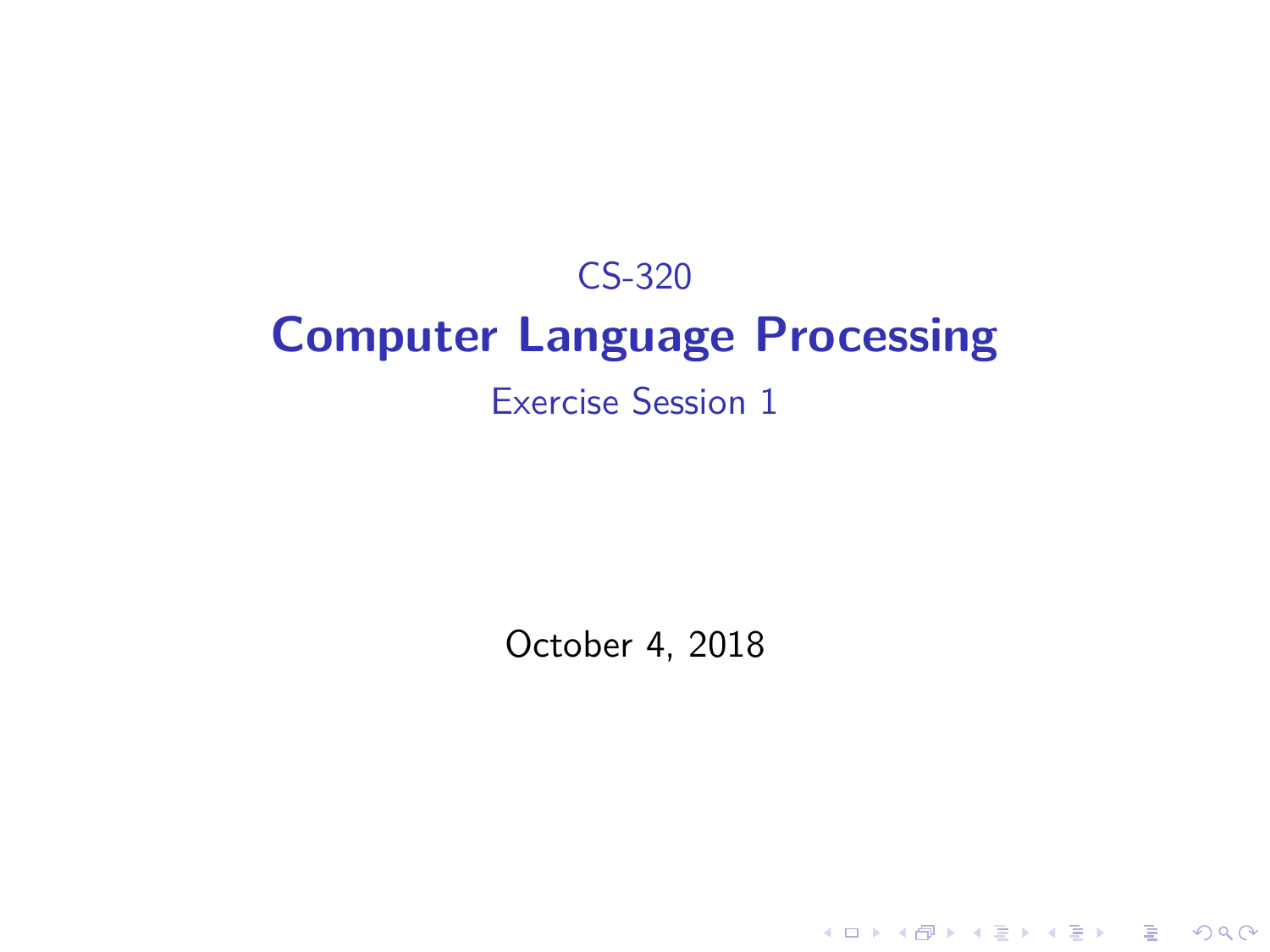## **Overview**

We will talk about and do exercises on the following topics:

K ロ ▶ K 個 ▶ K 할 ▶ K 할 ▶ 이 할 → 9 Q Q →

- 1. Regular languages,
- 2. Finite state machines,
- 3. how to determinize them, and
- 4. how to minimize them.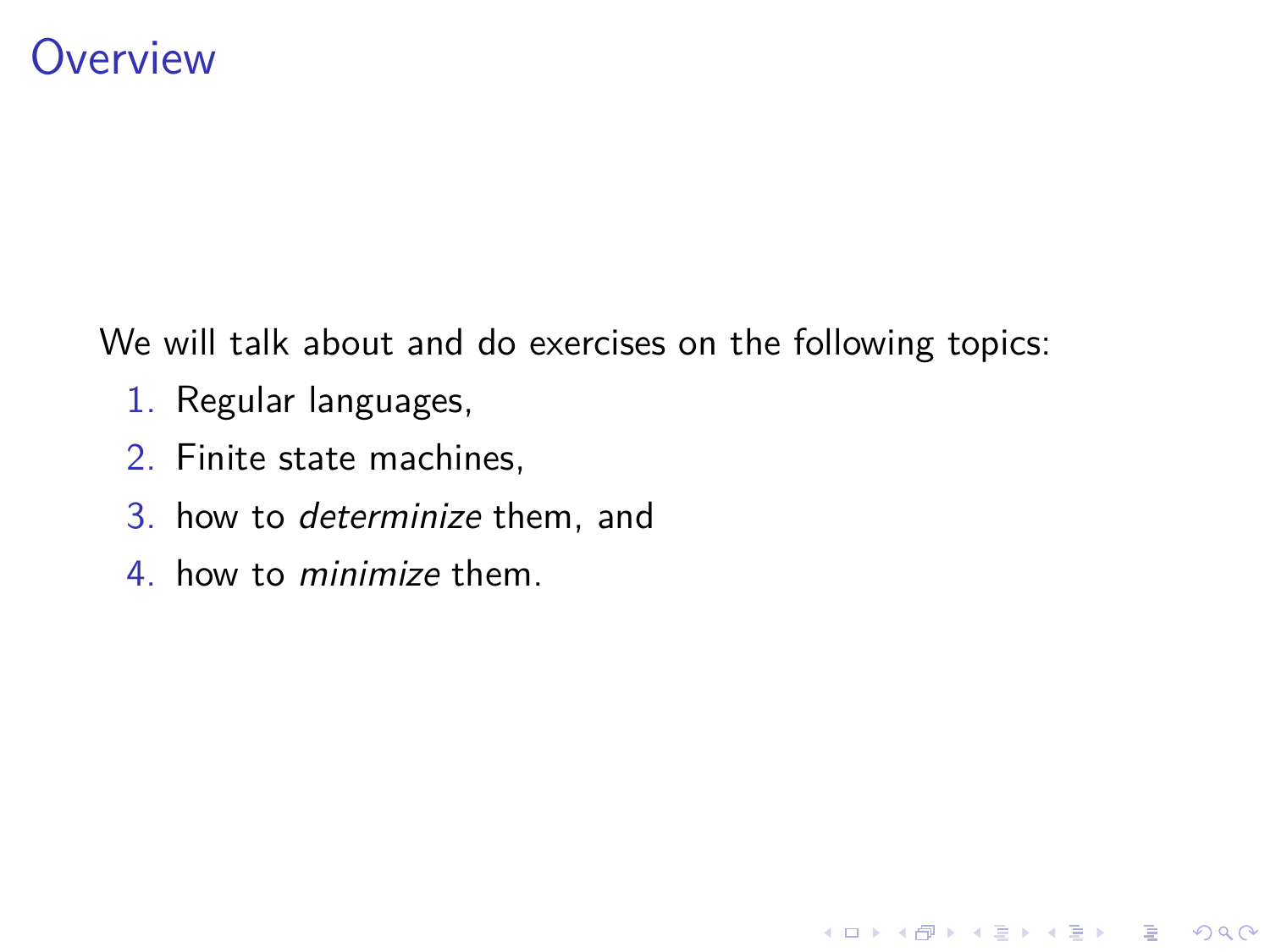Alphabet  $\Sigma$  is a set of symbols  $\{a, b, c, \dots\}$ .

A word w is a sequence of symbols  $s_i \in \Sigma$ .

We denote the empty word by  $\epsilon$ .

A language L is a set of words.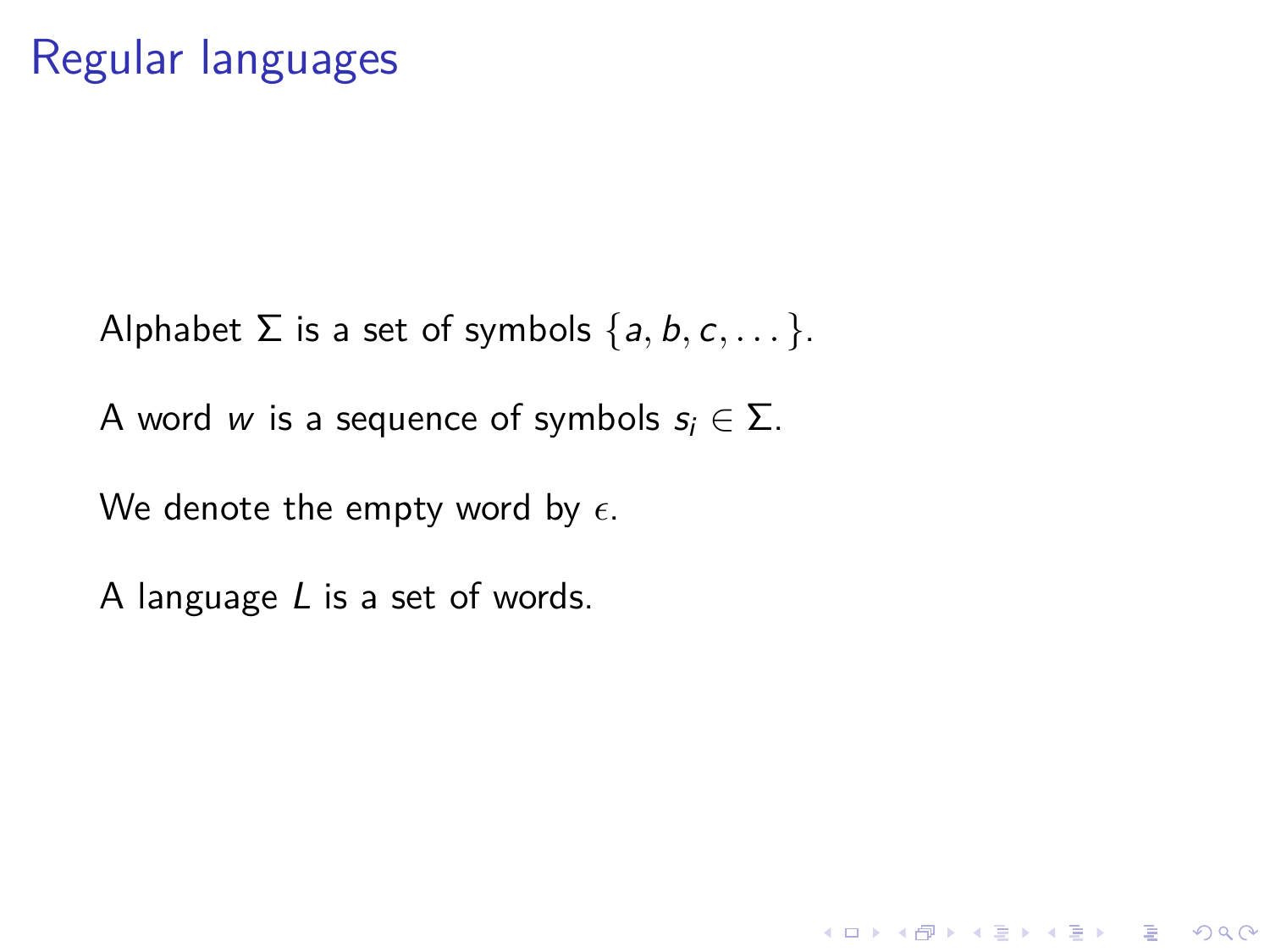# Operations on regular languages

We define several operations on regular languages:

- $\triangleright$  Concatenation  $L_1 \cdot L_2$ ,
- $\triangleright$  Union  $L_1 \cup L_2$ , and
- ► Kleene closure L<sup>\*</sup>.

Other operations such as  $\cdot^+$ ,  $\cdot$ ? can be expressed using the above.

K ロ ▶ K 個 ▶ K 할 ▶ K 할 ▶ 이 할 → 9 Q Q →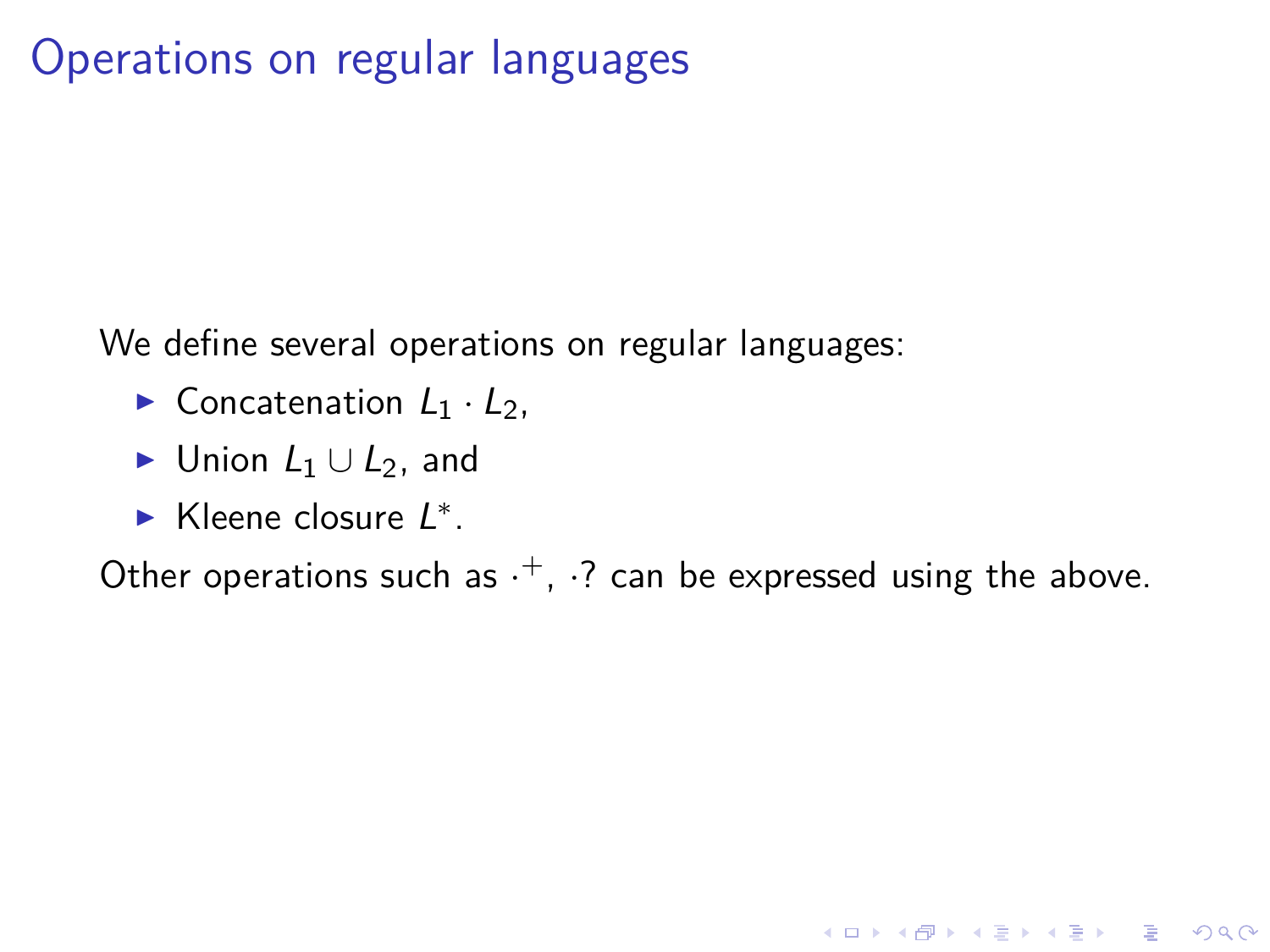#### Finite-state automata

A deterministic finite-state automaton (DFA) is defined by a quintuple  $\langle \Sigma, Q, s_0, \delta, F \rangle$  where

- $\triangleright$   $\Sigma$  is a (finite) set of symbols called the alphabet,
- $\triangleright$  Q is the finite set of states.
- ►  $s_0 \in Q$  is the initial state,
- $\blacktriangleright$   $\delta$  :  $(Q \times \Sigma) \rightarrow Q$  is called the transition function, and
- $\blacktriangleright$   $\vdash$   $\vdash$   $\subset$   $Q$  is the set of accepting states.

For nondeterministic finite-state automatons (NFAs) *δ* is not necessarily a function, i.e., in general we only have  $\delta \subset Q \times \Sigma \times Q$ .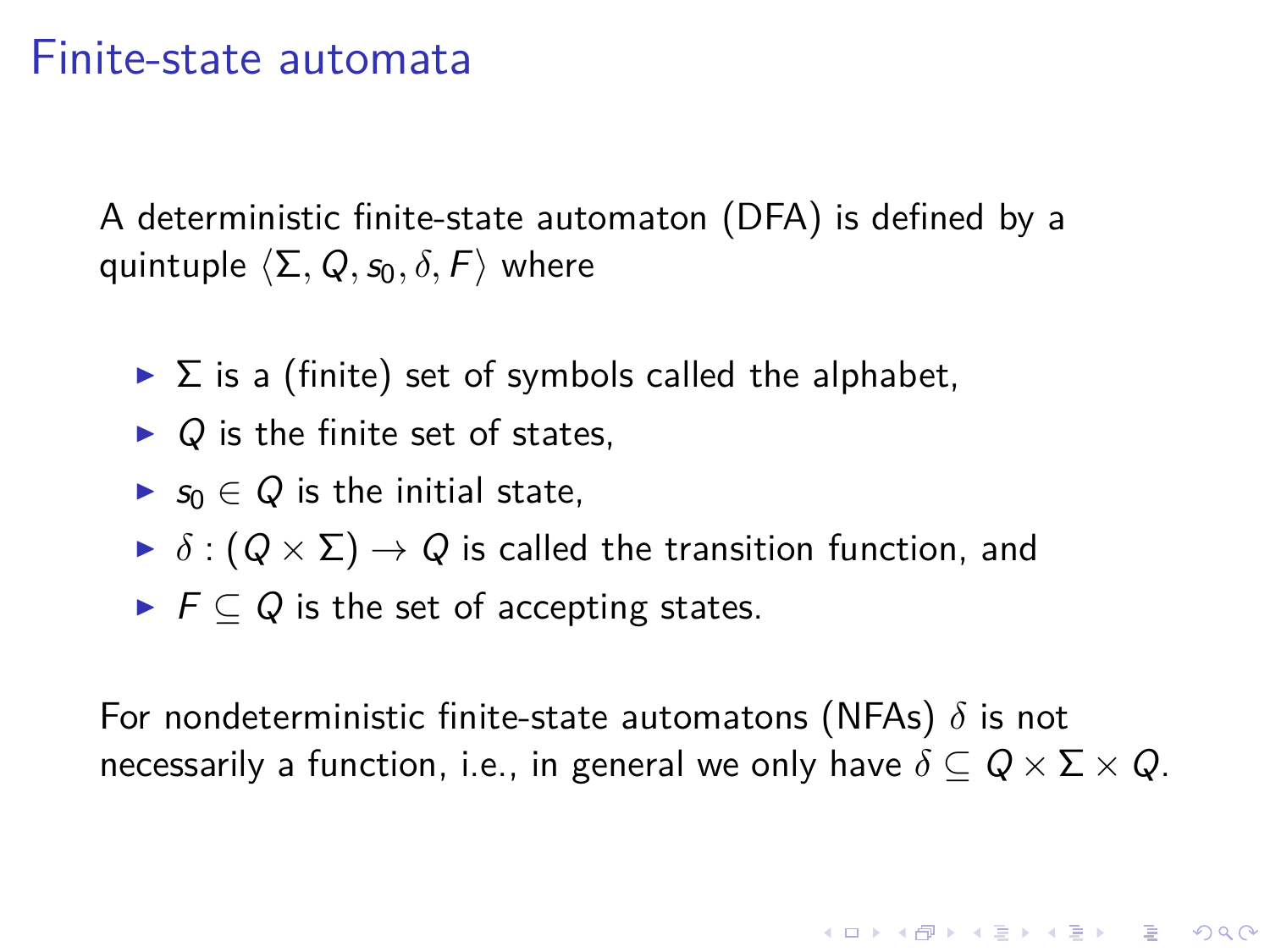### A simple regular language Exercise 1

 $\triangleright$  Find a finite-state automaton that accepts the language given by  $(a | b)^+$ .

**Kロトメ部トメミトメミト ミニのQC**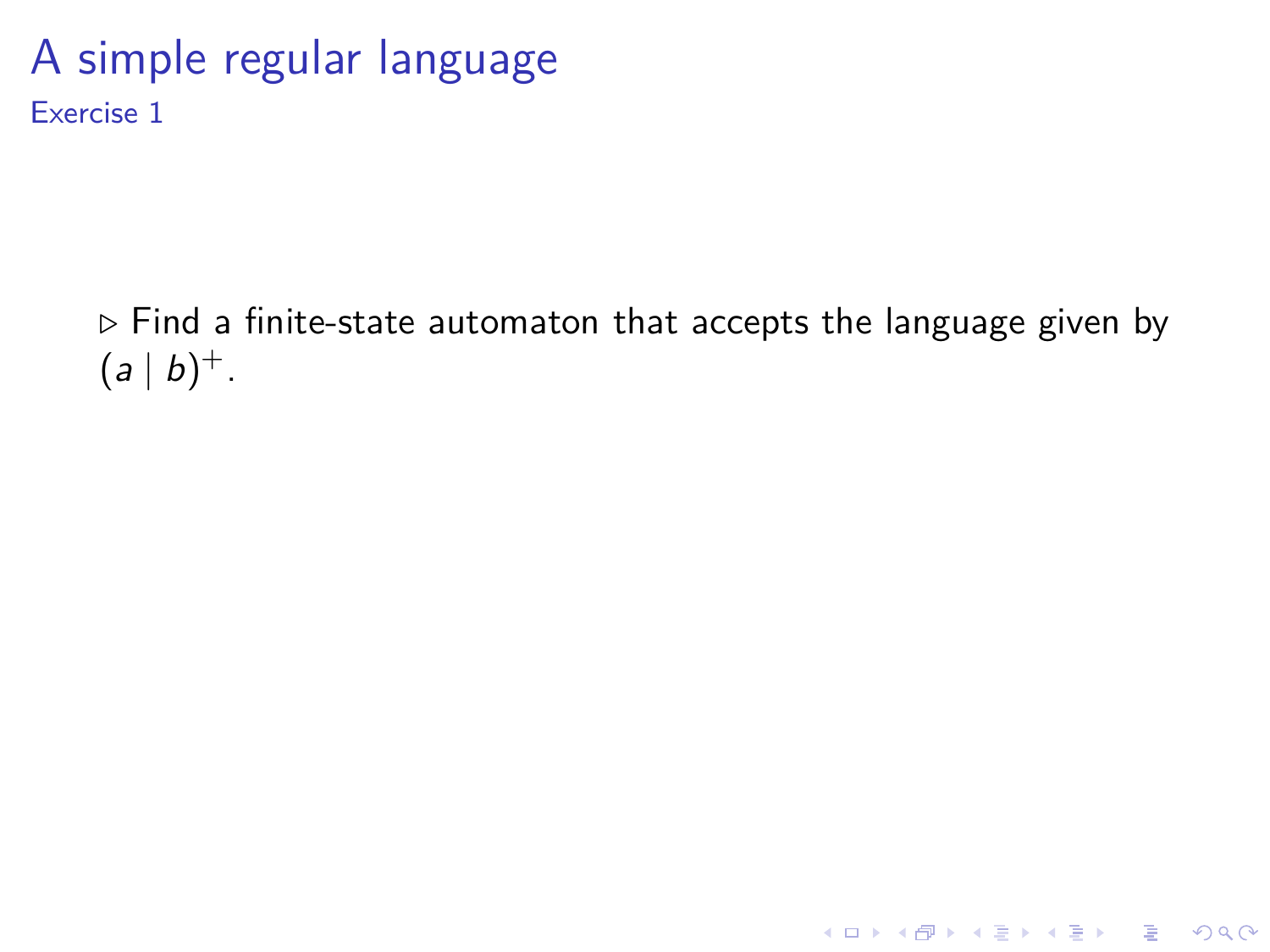### A simple regular language Exercise 1

 $\triangleright$  Find a finite-state automaton that accepts the language given by  $(a | b)^+$ .



K ロ ▶ K 個 ▶ K 할 ▶ K 할 ▶ ( 할 → ) 익 Q Q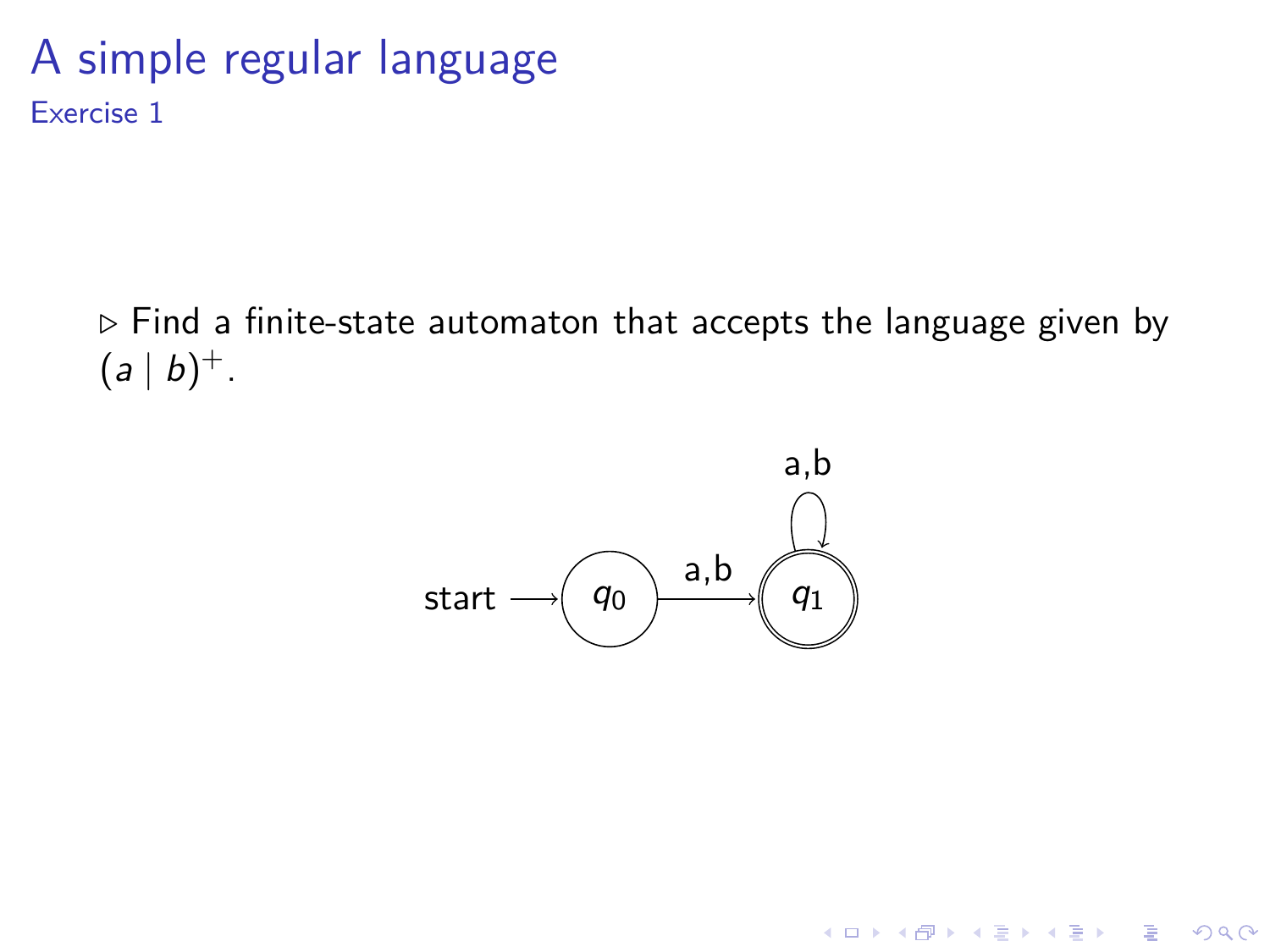#### Even binary numbers Exercise 2

*.* Find a finite-state automaton that accepts the even binary numbers (e.g., 0, 10, 100, 110, ...).

K ロ ▶ K @ ▶ K 할 ▶ K 할 ▶ | 할 | © 9 Q @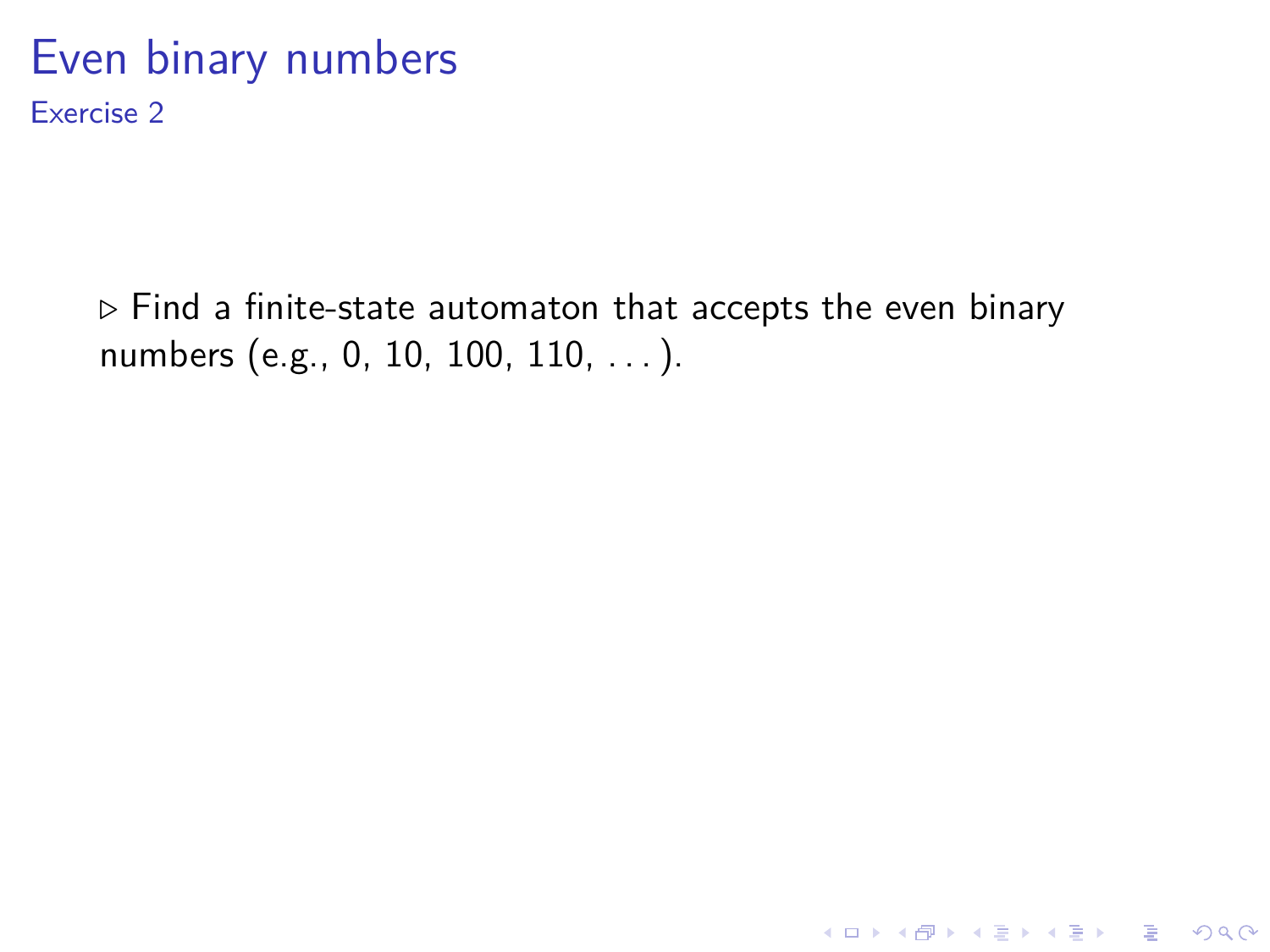#### Even binary numbers Exercise 2

*.* Find a finite-state automaton that accepts the even binary numbers (e.g., 0, 10, 100, 110, . . . ).



K ロ ▶ K 個 ▶ K 할 ▶ K 할 ▶ 이 할 → 이익 @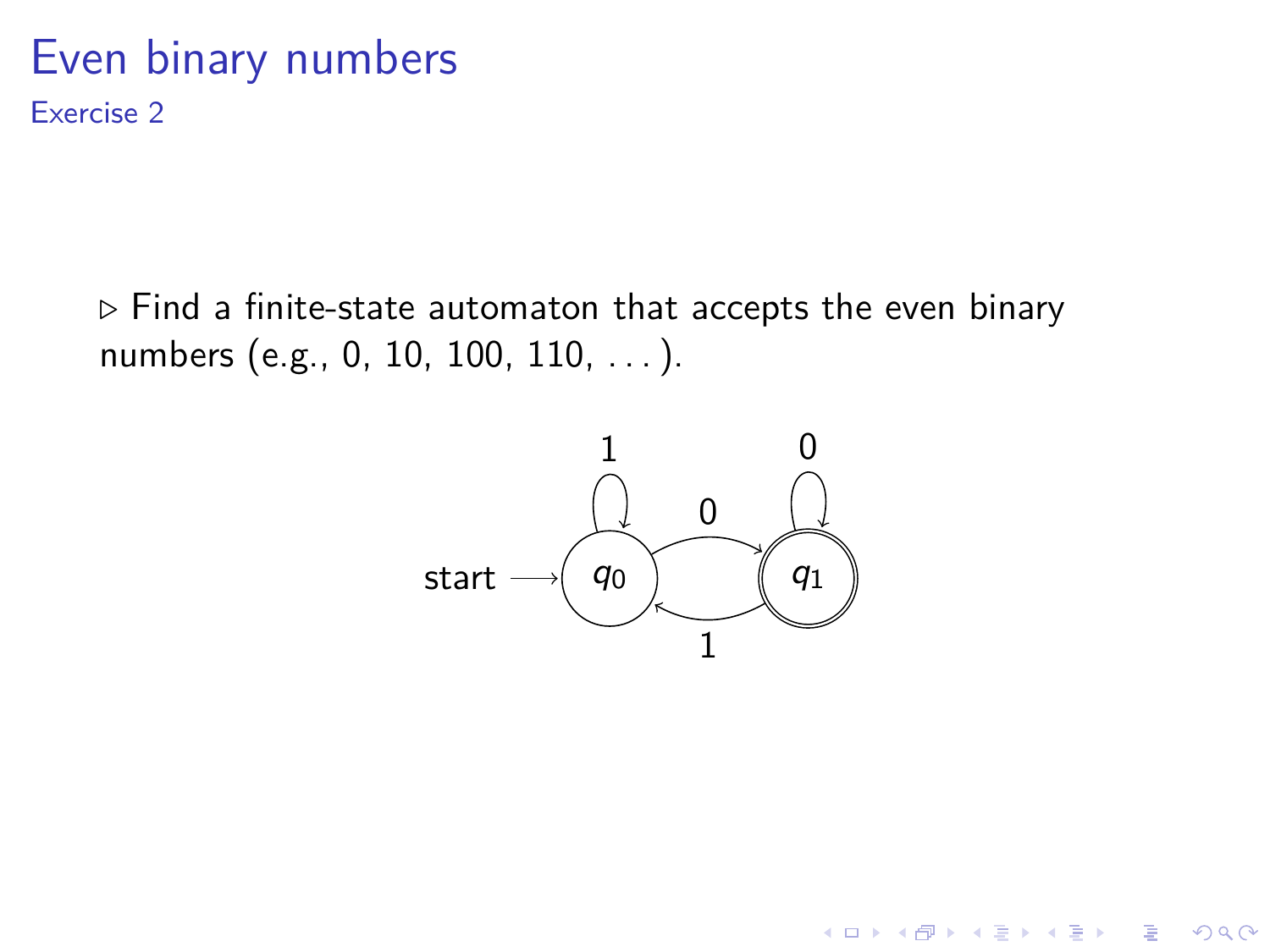## Binary numbers divisible by three Exercise 3

*.* Find a finite-state automaton that accepts all binary numbers divisible by three.

KO K K Ø K K E K K E K V K K K K K K K K K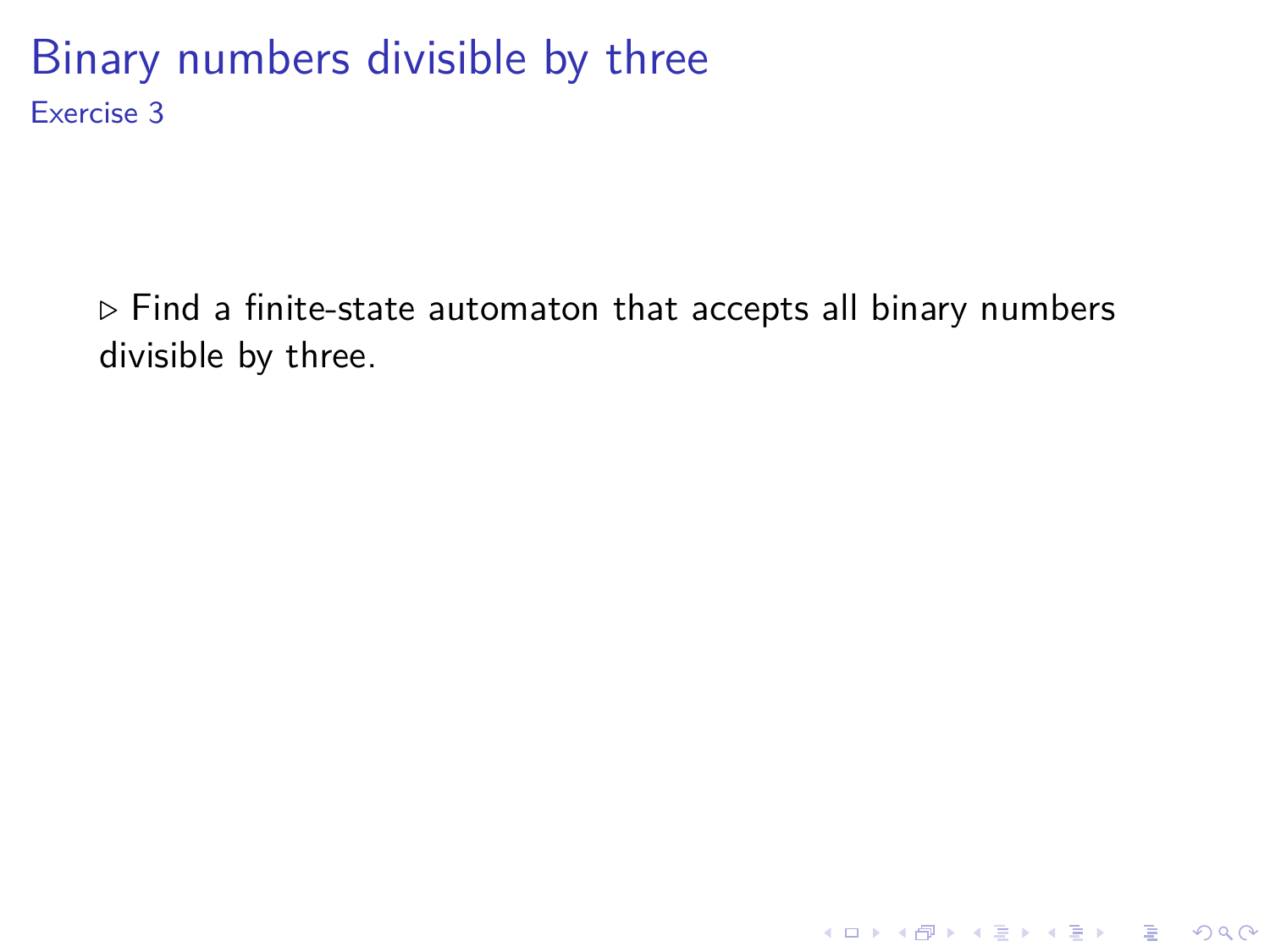## Binary numbers divisible by three Exercise 3

*.* Find a finite-state automaton that accepts all binary numbers divisible by three.



K ロ ▶ K 個 ▶ K 할 ▶ K 할 ▶ 이 할 → 이익 @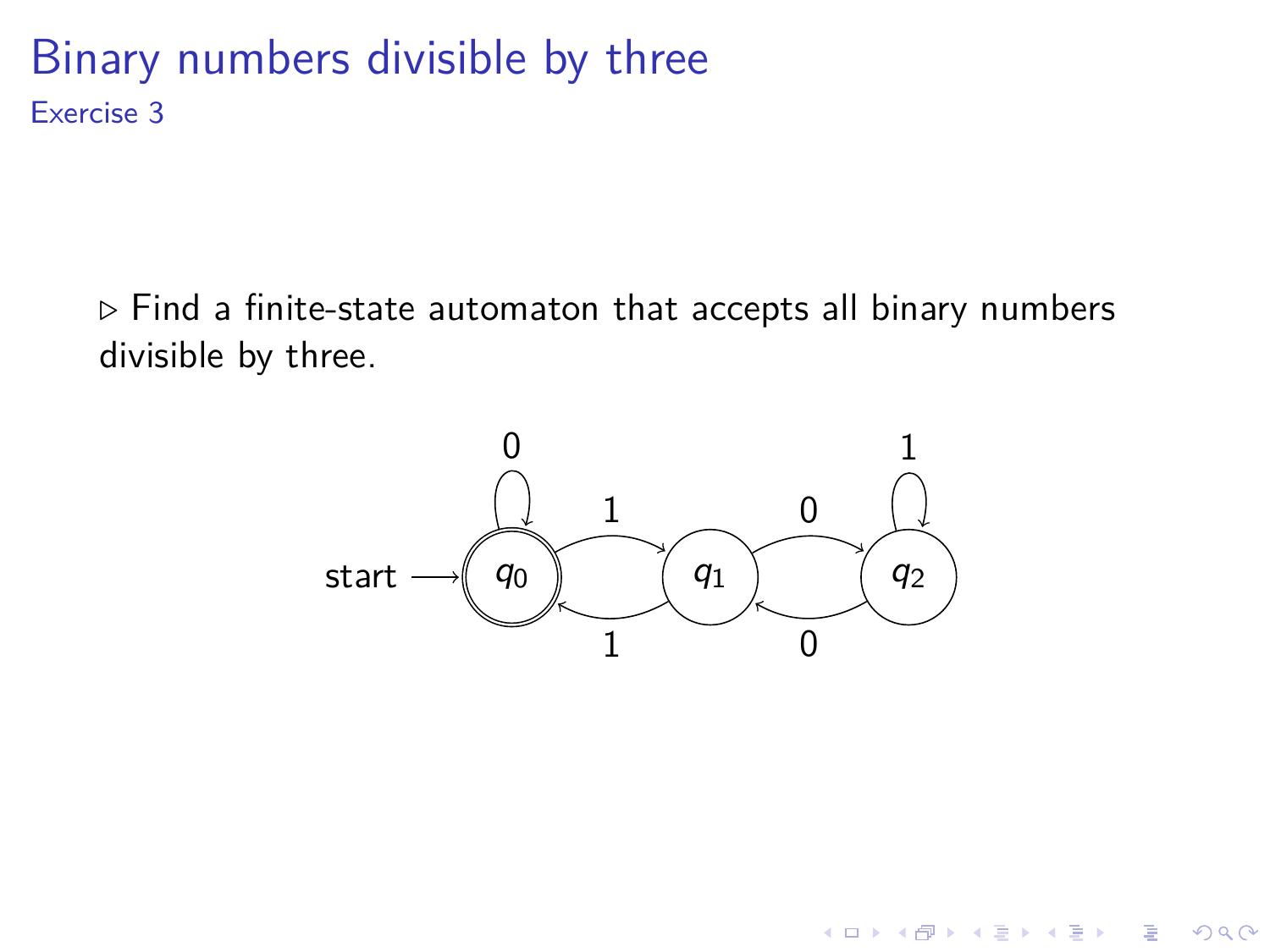#### All but one Exercise 4

*.* Find a regular expression that describes the language of all words over alphabet  $\{a, b, c\}$  which contain at most two of the three symbols (e.g.,  $a$ ,  $acac$ ,  $ccccbbbbb$ , ...).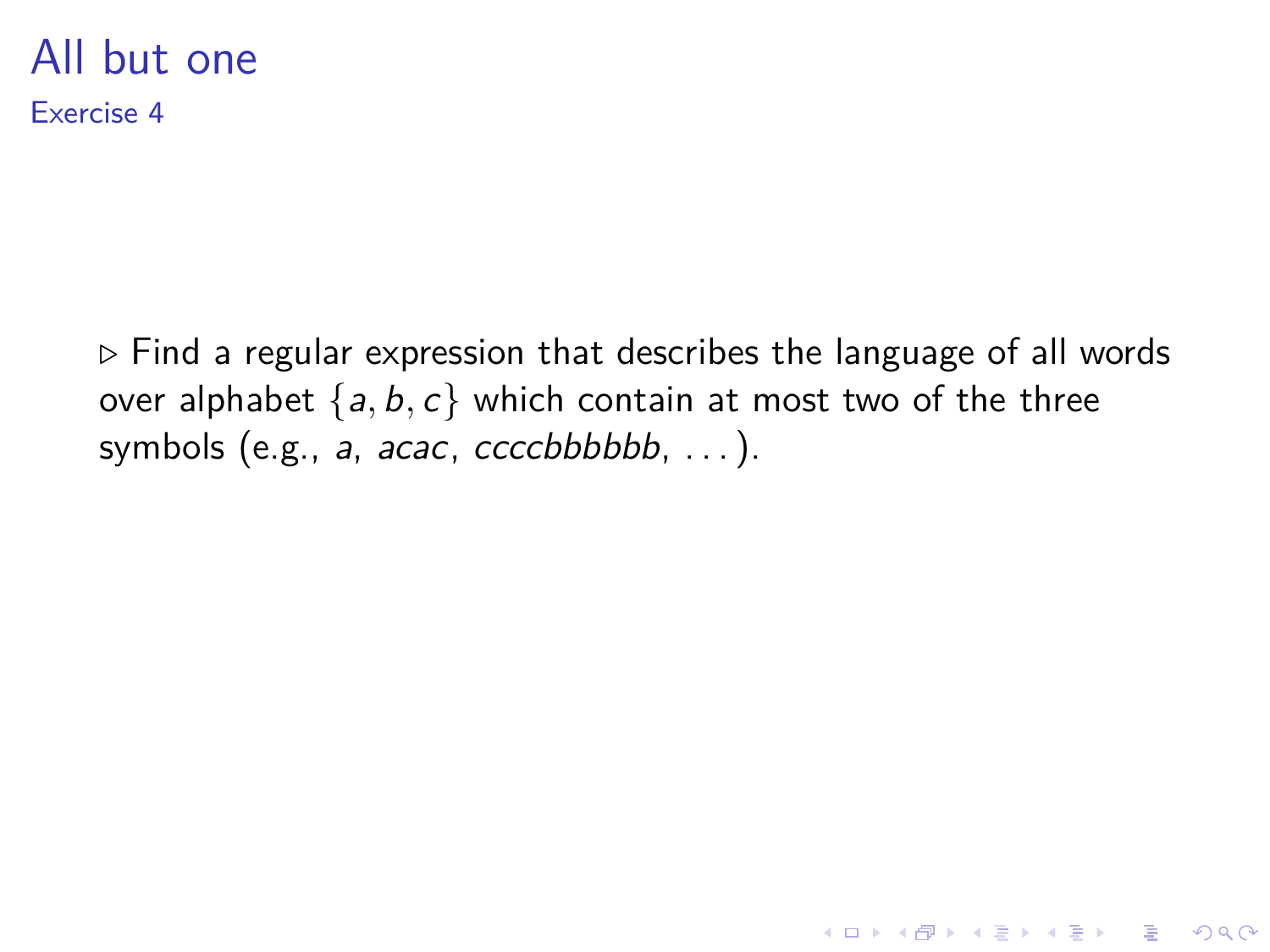#### All but one Exercise 4

*.* Find a regular expression that describes the language of all words over alphabet  $\{a, b, c\}$  which contain at most two of the three symbols (e.g.,  $a$ ,  $acac$ ,  $ccccbbbbb$ , ...).

K ロ ▶ K 個 ▶ K 할 ▶ K 할 ▶ 이 할 → 9 Q Q →

```
(a | b)^* | (a | c)^* | (b | c)^*
```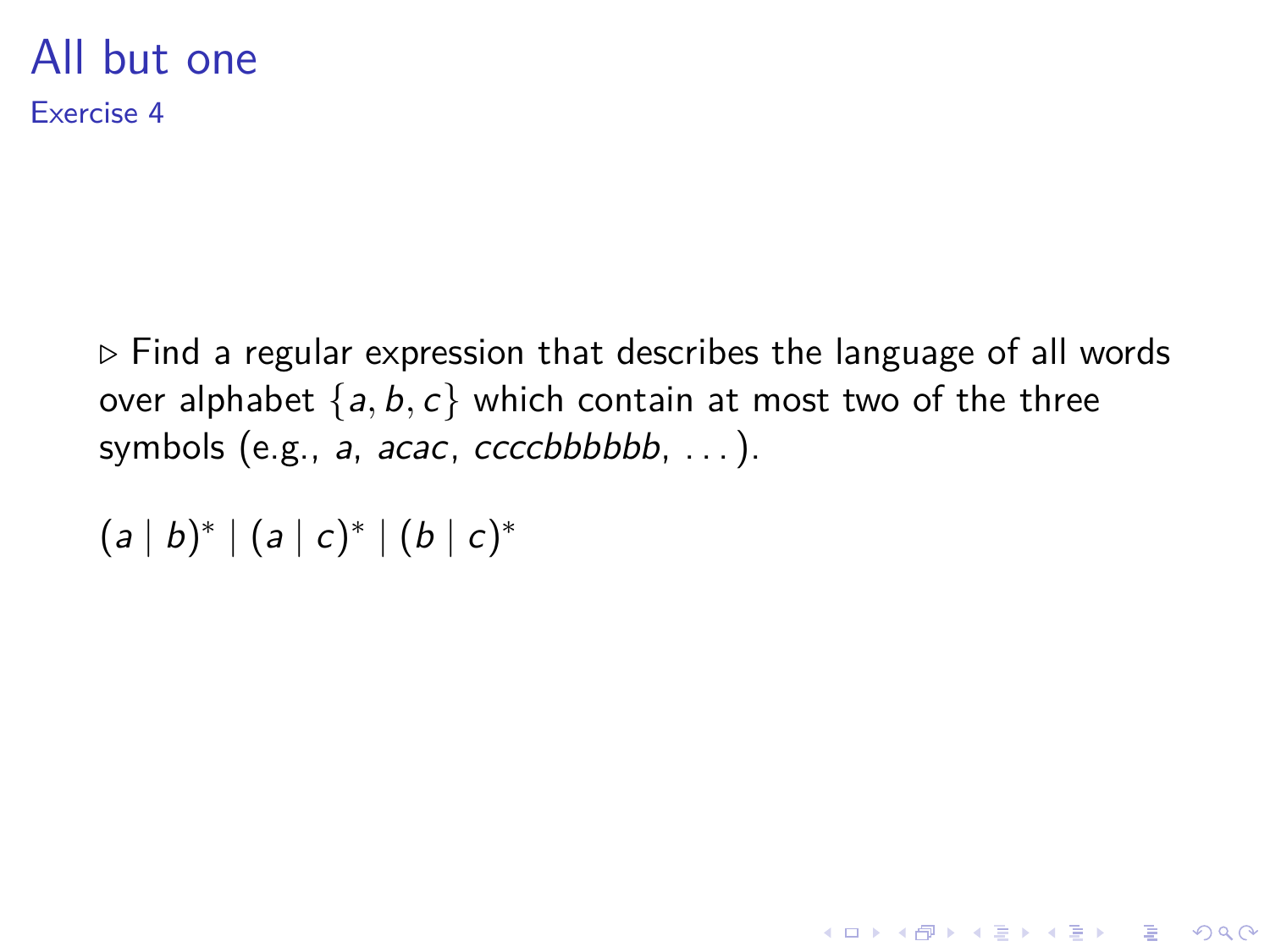#### All but one Exercise 4

*.* Find a regular expression that describes the language of all words over alphabet  $\{a, b, c\}$  which contain at most two of the three symbols (e.g.,  $a$ ,  $acac$ ,  $ccc$ c $b$ bbbbb,  $\dots$ ).

K ロ ▶ K 個 ▶ K 할 ▶ K 할 ▶ 이 할 → 9 Q Q →

```
(a | b)^* | (a | c)^* | (b | c)^*
```
*.* Find an NFA which accepts the language.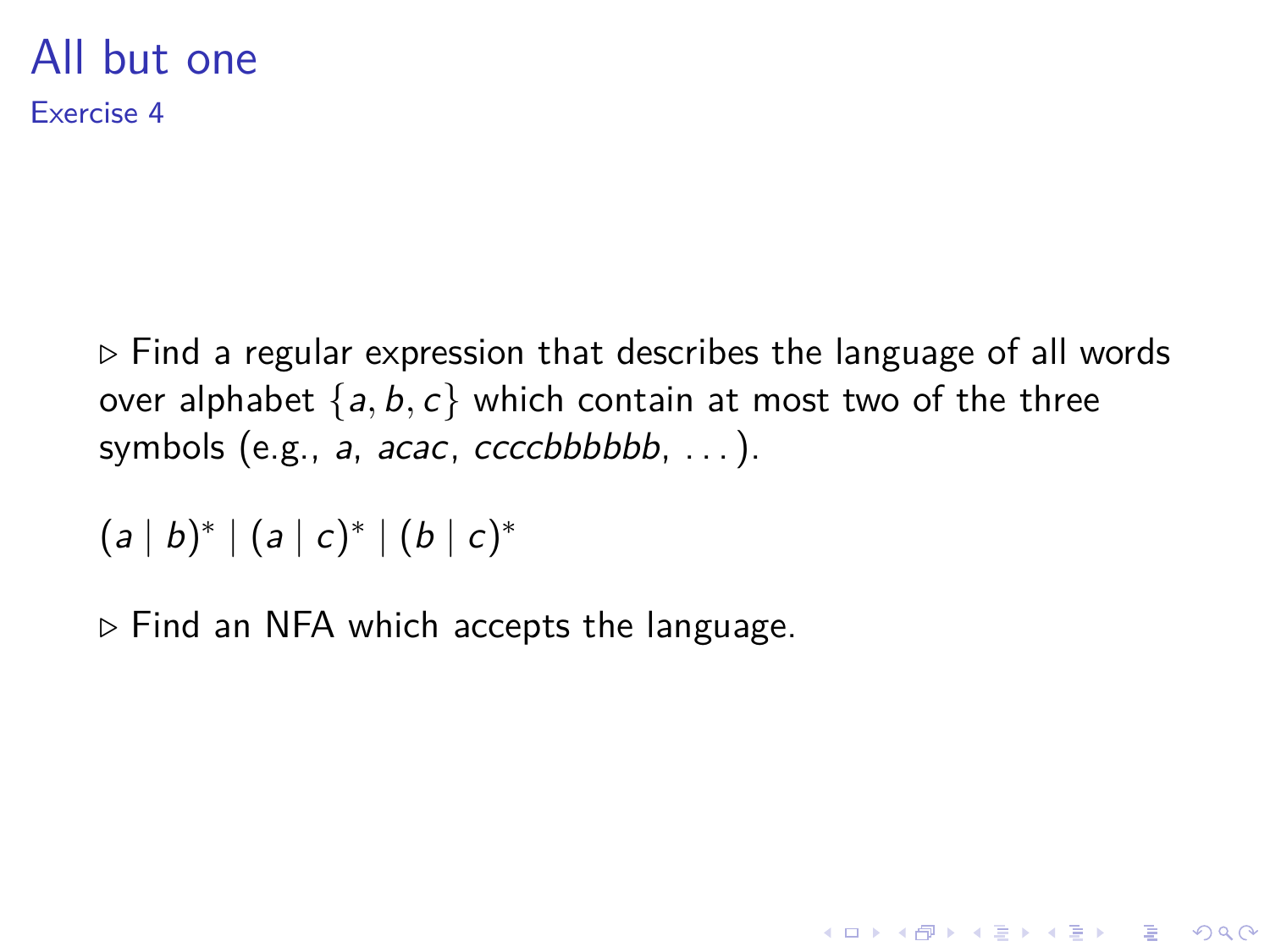#### All but one: NFA Exercise 4



イロト イ母 トイミト イミト ニヨー りんぺ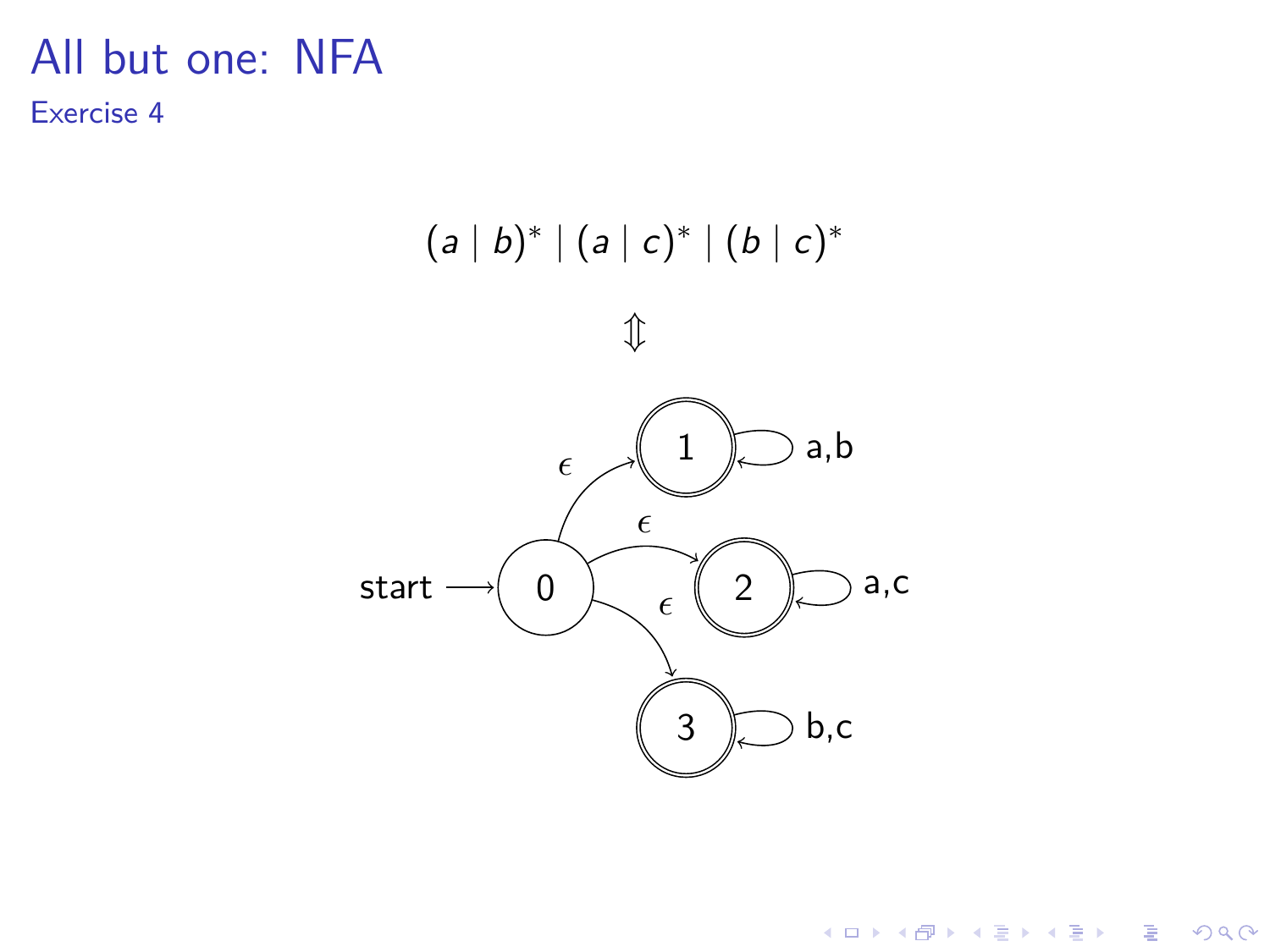#### All but one: NFA Exercise 4



K ロ ▶ K 個 ▶ K 결 ▶ K 결 ▶ │ 결 │ K 9 Q Q

*.* What does an equivalent DFA look like?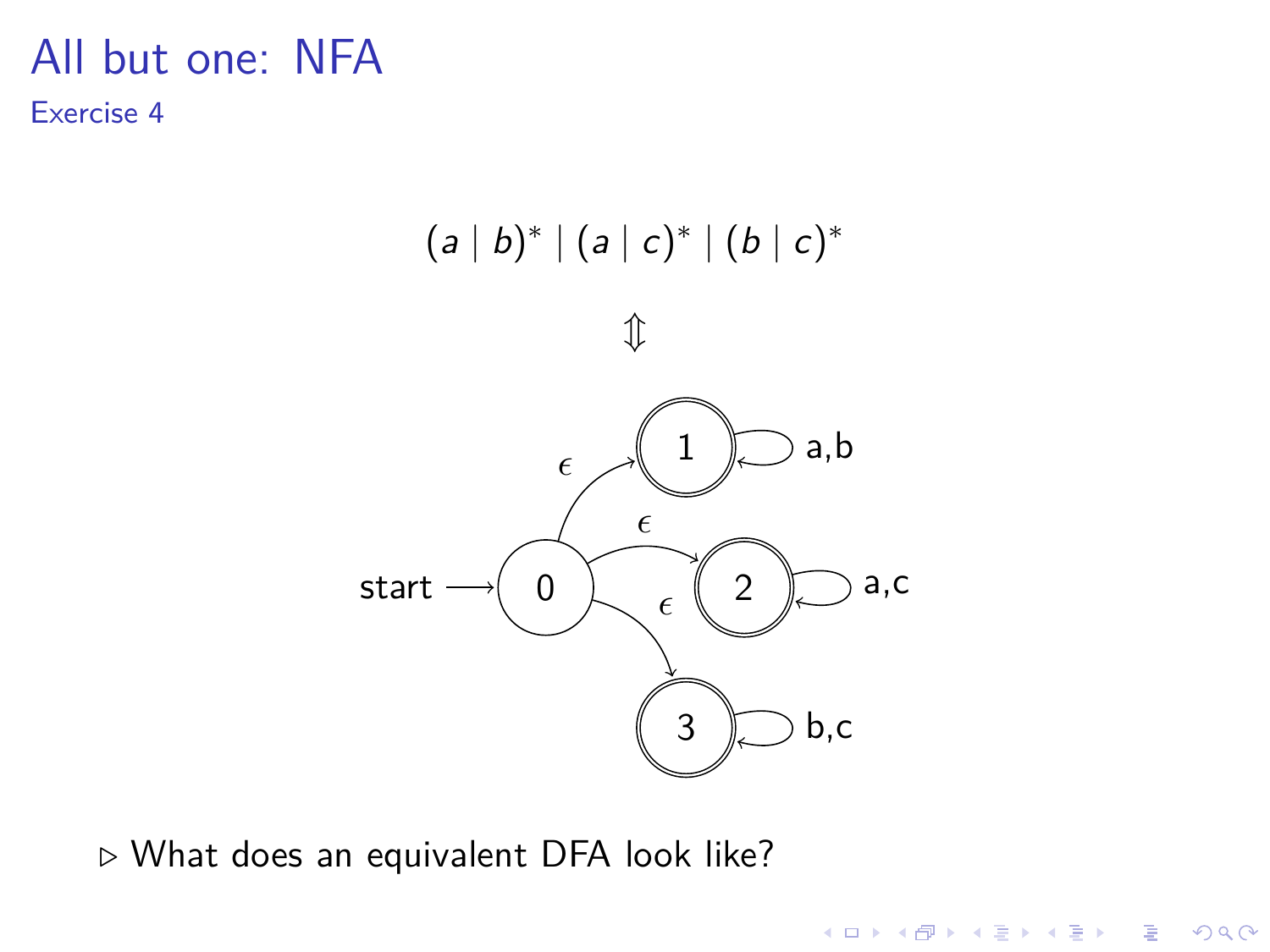# Recap: Determinization

For each NFA  $\langle \Sigma, Q, q_0, \delta, F \rangle$  there is an equivalent DFA  $\langle \Sigma, 2^Q, q'_0, \delta', F' \rangle$  with

$$
q'_0 = E(q_0),
$$
  
\n
$$
\delta'(q', a) = \bigcup_{\exists q_1 \in q'} E(\delta(q_1, a)), \text{ and}
$$
  
\n
$$
F' = \{q' \mid q' \in 2^Q \land q' \cap F \neq \emptyset\}.
$$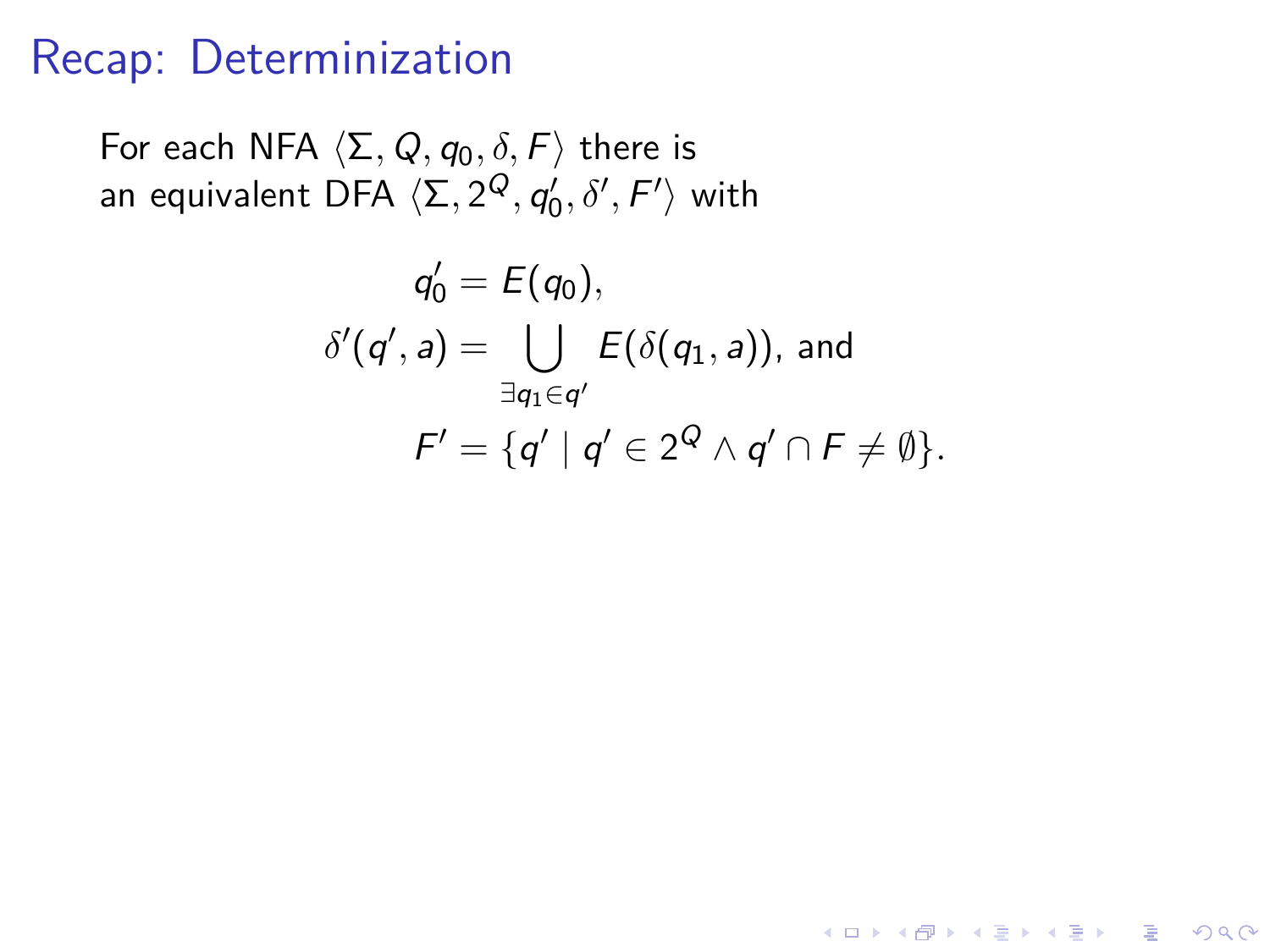# Recap: Determinization

For each NFA  $\langle \Sigma, Q, q_0, \delta, F \rangle$  there is an equivalent DFA  $\langle \Sigma, 2^Q, q'_0, \delta', F' \rangle$  with

$$
q'_0 = E(q_0),
$$
  
\n
$$
\delta'(q', a) = \bigcup_{\exists q_1 \in q'} E(\delta(q_1, a)), \text{ and}
$$
  
\n
$$
F' = \{q' \mid q' \in 2^Q \land q' \cap F \neq \emptyset\}.
$$

Note that for undefined transitions on symbol  $a$  in state  $q$  we get

$$
\delta'(\{q\},a)=\emptyset,
$$

and similarly for the trap state  $\emptyset$  we get

$$
\delta'(\emptyset, a) = \emptyset.
$$

KELK KØLK VELKEN EL 1990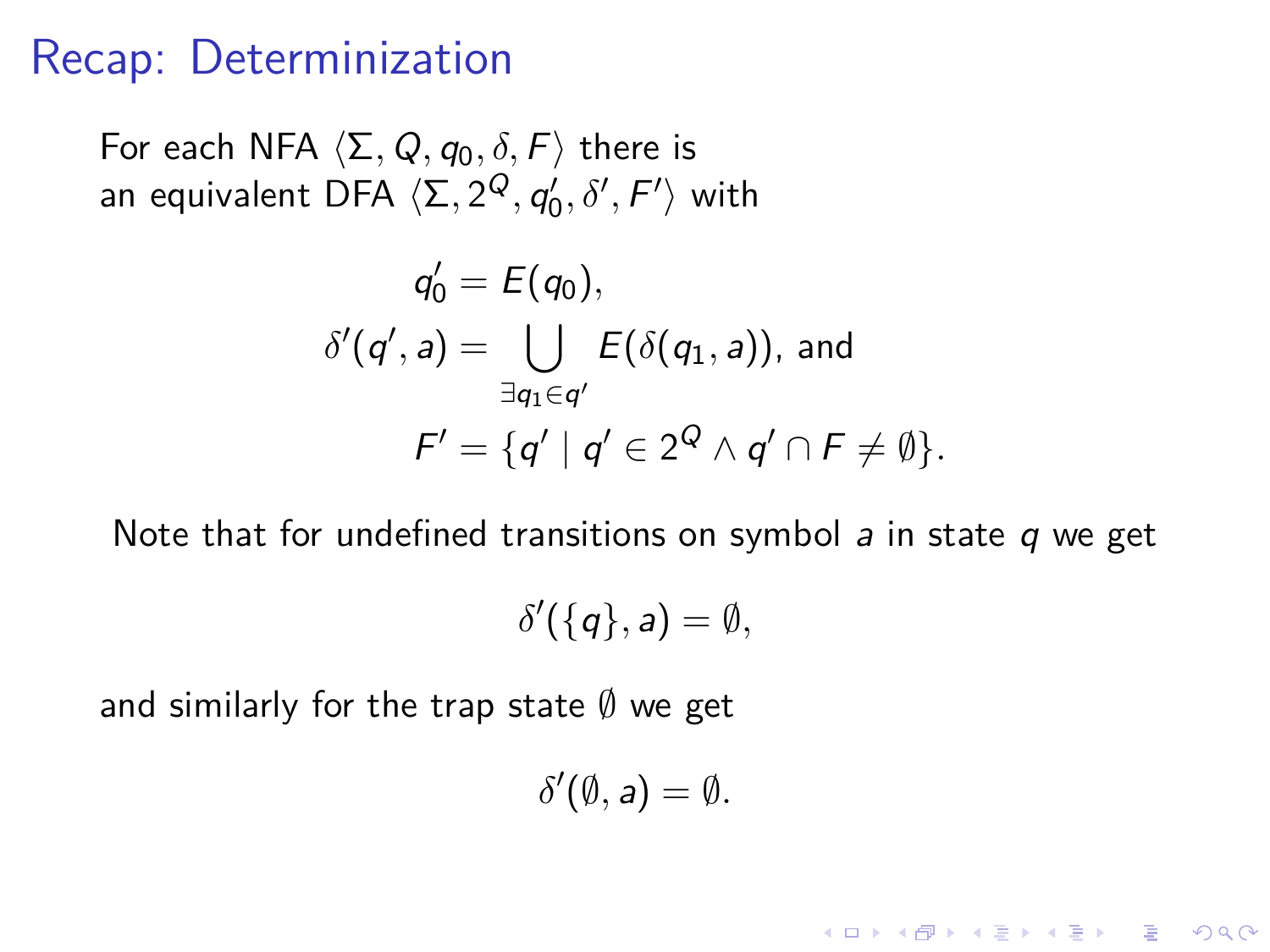#### All but one: DFA Exercise 4



**Kロトメ部トメミトメミト ミニのQC**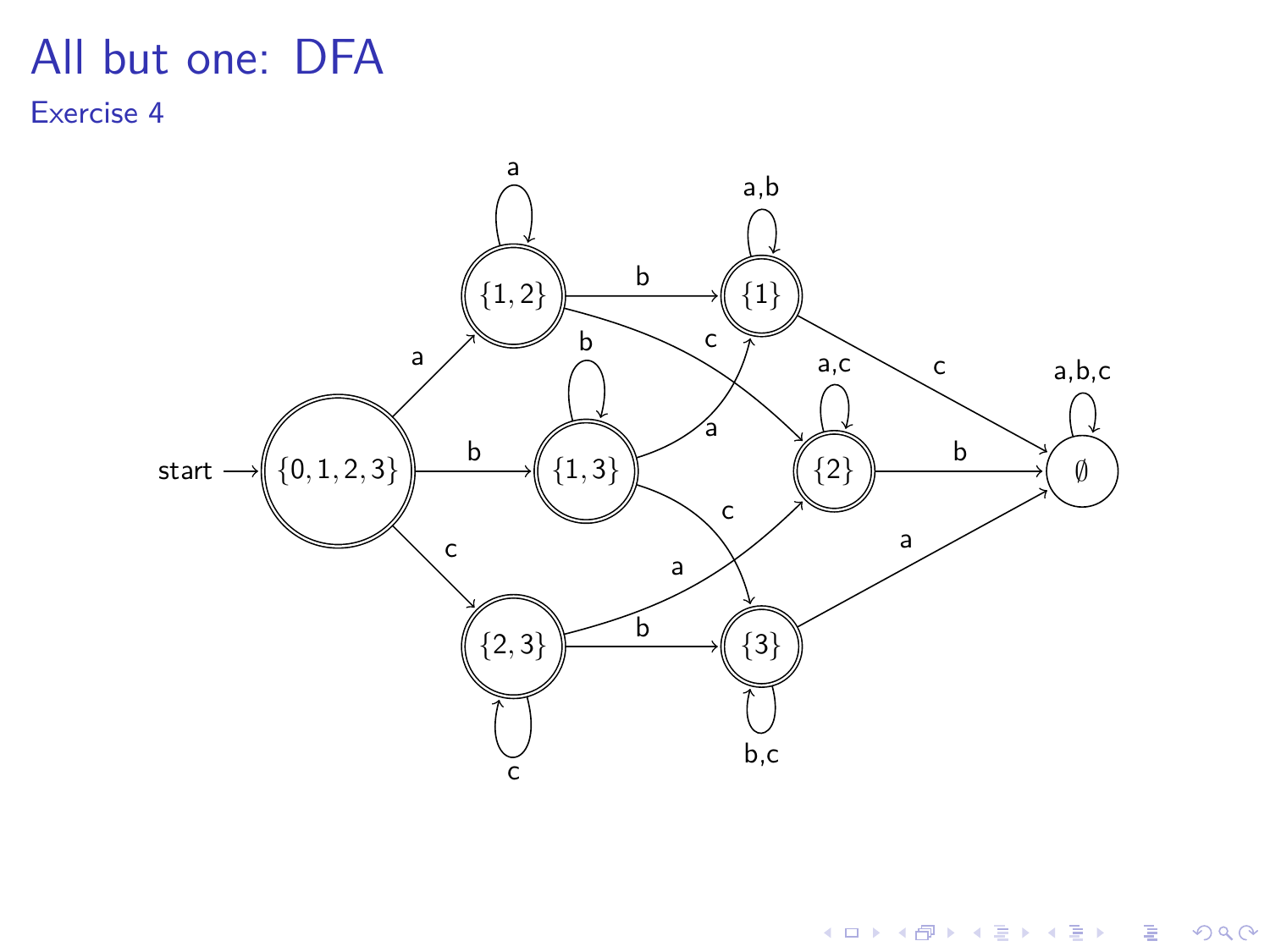#### All but one: DFA Exercise 4



KOKK@KKEKKEK E 1990

*.* What is the significance of the intermediate states?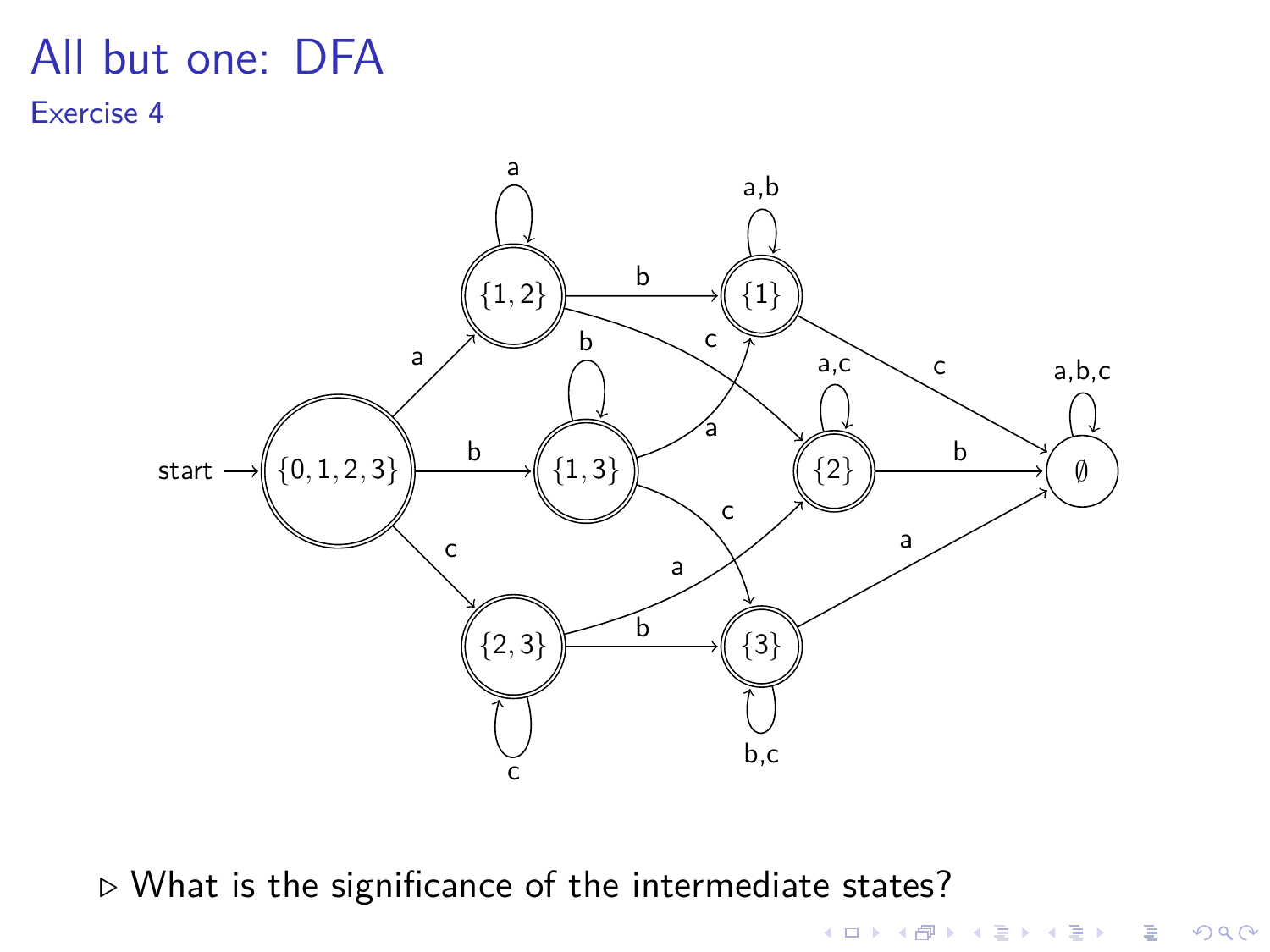We can *minimize* DFAs by collapsing *equivalent* states.

We will consider two states  $s_1$  and  $s_2$  equivalent, if they are indistinguishable wrt. acceptance.

That is,  $s_1$  is equivalent to  $s_2$ , if, for any word w, following the automaton's transitions from state  $s<sub>1</sub>$ , respectively  $s<sub>2</sub>$ , we end up in two accepting or two rejecting states.

**KORKARYKERKER POLO**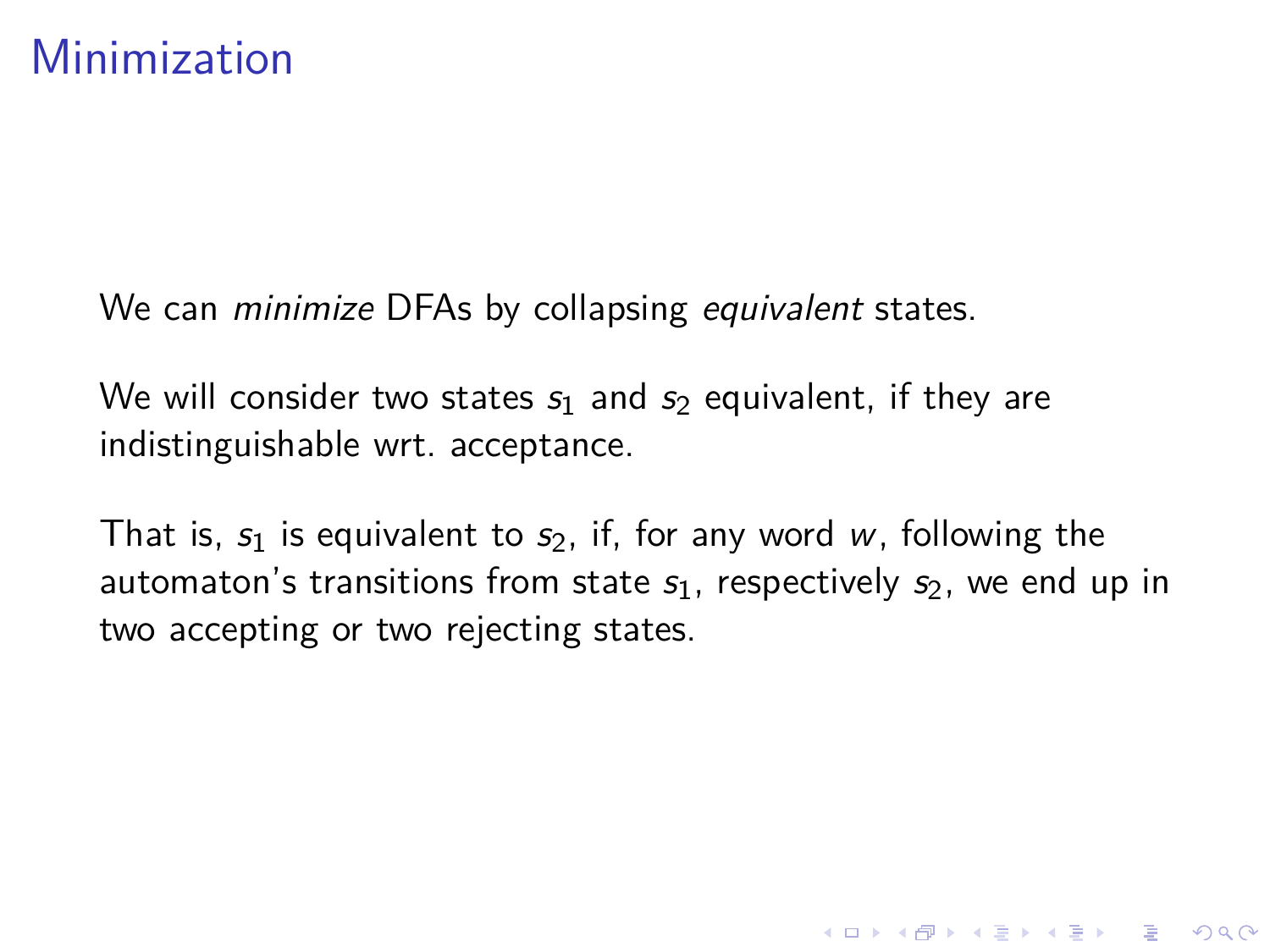# Minimization

One simple algorithm for minimizing DFAs:

Use a table (with one column and one row per state) to gradually mark all non-equivalent pairs of states.

1. Initialize the table by marking all pairs of states where one is accepting and the other is not.

**KORKAR KERKER SAGA** 

- 2. For every symbol a and for every pair of states  $s_1$  and  $s_2$ , mark the pair, if  $\delta(s_1, a)$  is not equivalent to  $\delta(s_2, a)$ .
- 3. Repeat the second step until no more additional non-equivalent pairs are found.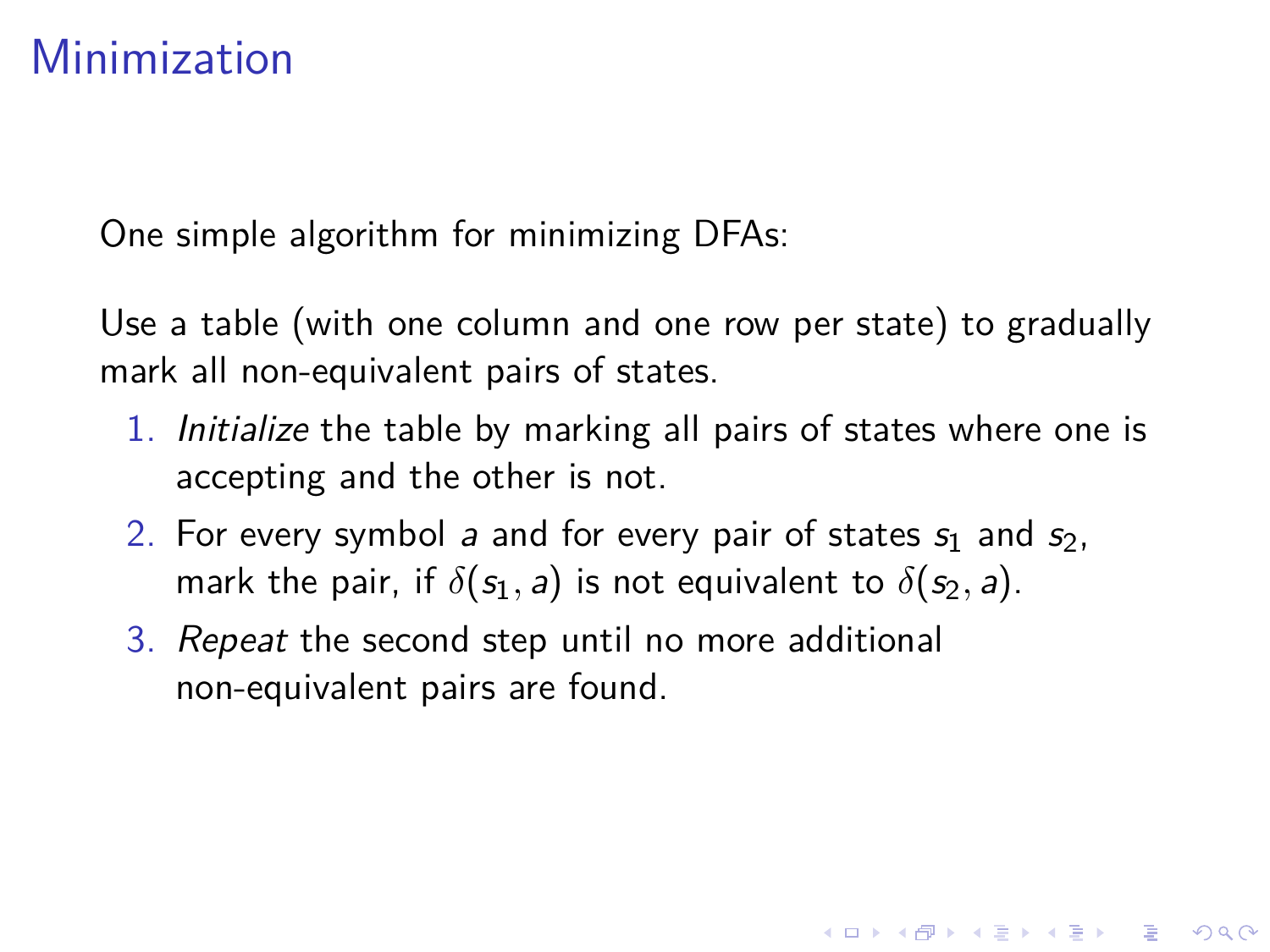# Minimization

Exercise 5

*.* Minimize the following DFA.



イロト 不優 トイ磨 トイ磨 トー 磨っ

 $299$